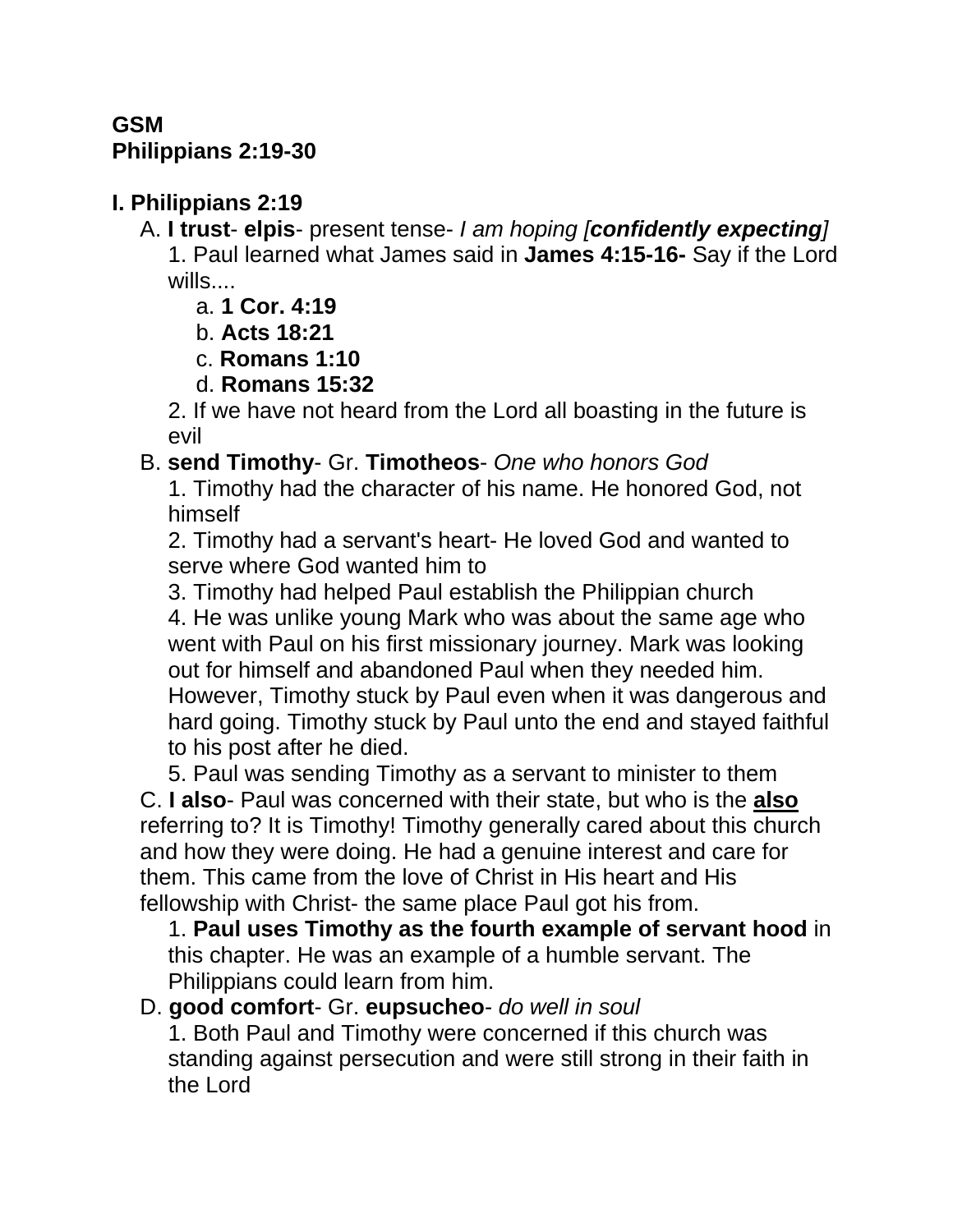2. Both of them had inward tension that is experienced when a dear love one is undergoing difficulty or hardship 3. Even though Timothy did not get the main credit for founding this church, he was emotionally attached to them as much as Paul was and genuinely loved them.

## **II. Philippians 2:20**

- A. **For I have no man** Paul did not even have one other person on his ministry staff like Timothy. He was the only one. This is sad.
- B. **Like minded** Gr. **isopsuchos** of *equal soul* we need to team up with those who are of equal soul –those who have the same way of thinking and the desire to glorify God and the determination to pursue it at all costs.
- C. **naturally** Gr. **gnesios** *genuinely*
- D. **care** Gr. **merimnao** *anxious care*
- E. **your state** the things that pertain to you

### **III. Philippians 2:21**

- A. **For all** every single person except Timothy
- B. **seek** Gr. **zeteo** *are seeking or looking out for*
- C. **their own things and not the things of Jesus Christ**

1. All of those around Paul were in the ministry for what it would do for them or what it could get them to some degree.

2. Paul was one of the biggest names in the ministry. Many young ministers wanted to be on his team and be seen with him. They wanted to be mentored by him. They wanted the kind of recognition Paul received.

3. Things have not changed. If that was the way it was back then, it is the same today. People have not changed. The majority of those in the ministry today are in it for themselves instead of to honor and glorify God.

4. It is vital to understand grace and your identity in Christ before you enter the ministry or you will use the ministry and people to meet your own emotional needs for value, worth, and importance. This will hinder the flow of the Spirit of Christ through you. Many really want a growing ministry for their own desire for recognition and honor instead of their love for people and to glorify God.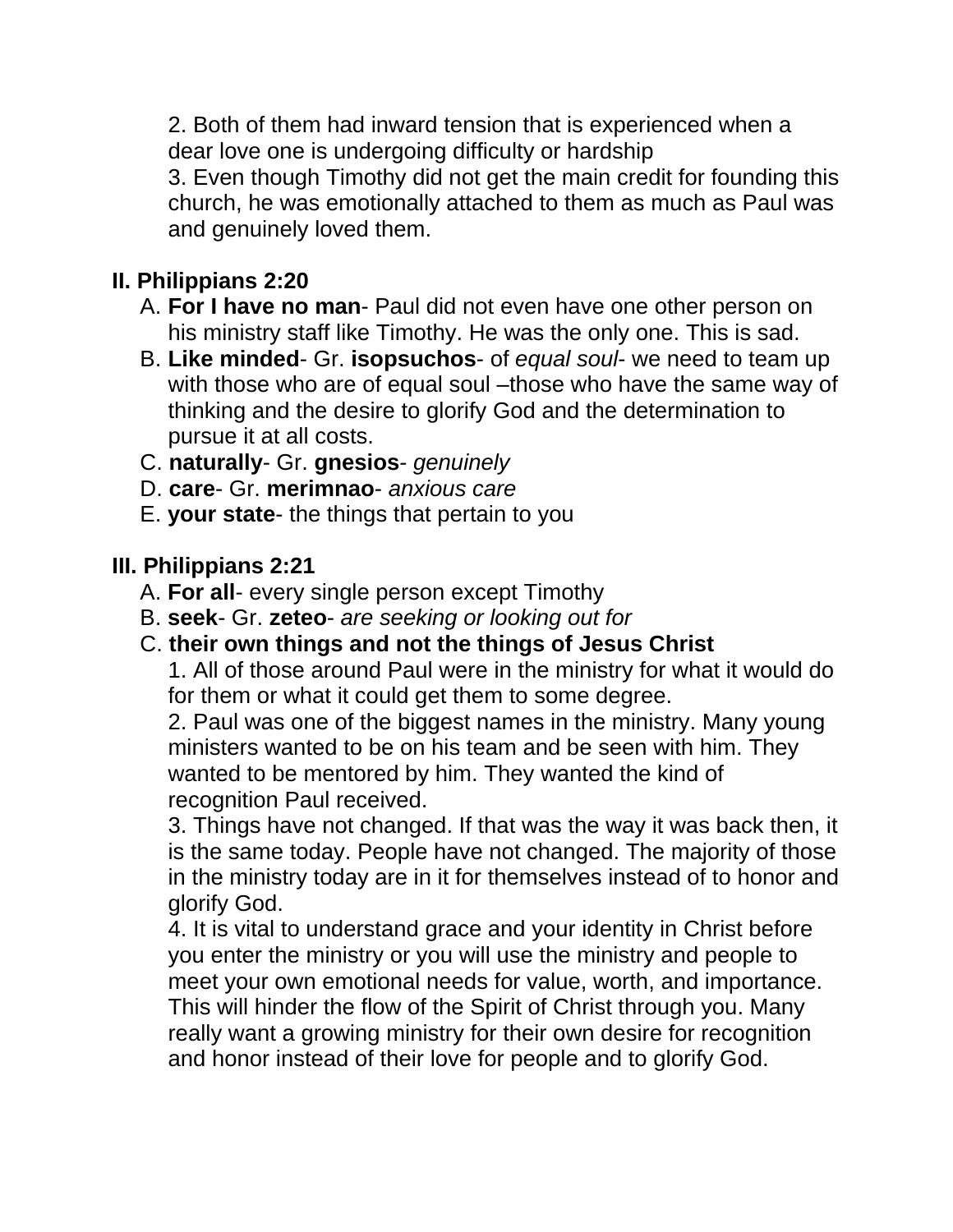5. We need to allow the Lord to examine our motives in the ministry- only the Lord can show us wrong motives, because we are blind to them.

D. How did Paul know this about his ministry staff? He did not quiz them or give them a questionnaire. They did not tell him this. Paul knew this by the Holy Spirit.

1. As leaders who have those under us we need to rely on the Holy Spirit to show us those who have wrong motives for ministry- Many young people will be zealous and gifted, but a lot of times this zeal is driven by the flesh- legalism or a desire for acceptance [from God or others]. These people are not ready for large responsibilities. They will end up causing big problems and hurt people.

2. The Lord knows the hearts of all men. The closer you walk with the Lord, the more you will see unseen things in people like their motives. You can sense these by the Spirit of God. Paul could sense that only Timothy genuinely cared about the Philippians themselves and really wanted to see them grow and be blessed. He had no interest in being seen or taking credit for anything

 E. **2 Timothy 4:16-17**- When things get tough and it does not look good you will see the true motives of those around you. We see here what happened to Paul when he did go before Nero for the first time. All forsook him! Now Timothy had already been sent to Philippi, so he was not there. However, all the other people on his ministry staff who had their own self interests and not of Jesus, found something else to do when it looked like it was the end for Paul. To forsook him!

#### **IV. Philippians 2:22**

A. **you know**- Gr. **ginosko**- *are progressively coming to know*

B. **the proof**- Gr. **dokime**- *tested and proven character*- Timothy was proven faithful time and time again. He kept a good attitude over time. These are people that should be promoted to greater service especially visible leadership.

C. **son with a father-** as in the family business- The ministry is the family business- We all are serving as sons to a Father from the basis of love. Timothy served God and Paul out of love for them.

D. **serving**- Gr. **douleuo**- *served as a slave*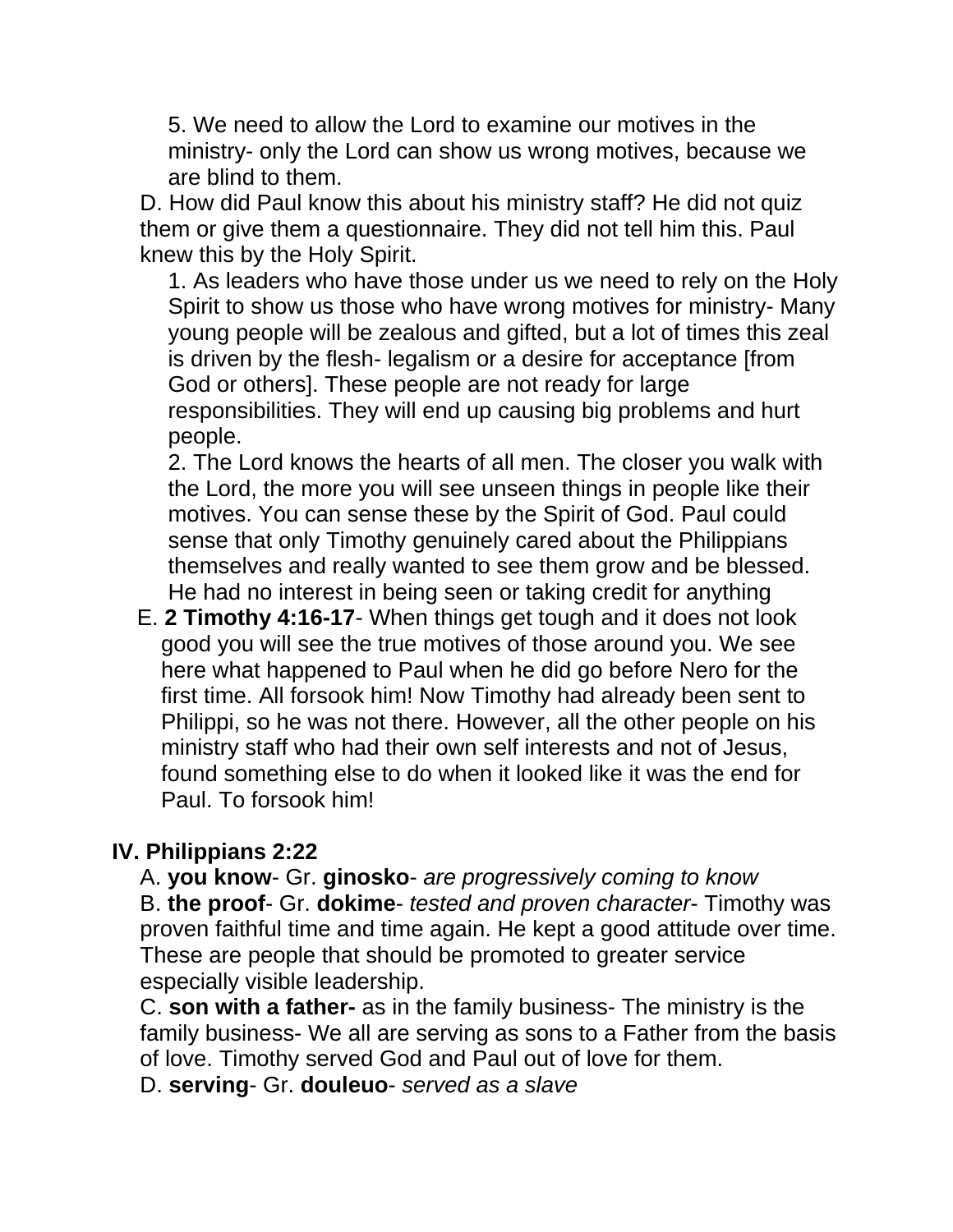1. This is the balance of ministry. When we realize we are sons of a loving Father who gives us complete acceptance through Christ it frees us to become the servants of others. We must have a revelation first of sonship before we will be able to truly assume servanthood to others.

# F. **John 13:3-4**

1. Jesus knew all things were given to Him from the Father. He had the revelation of Sonship

2. He knew where He came from and knew where He was going 3. Upon this knowledge and understanding, Jesus took the slaves towel and served others

4. The God-man got on his knees and washed dirty feet. He could do this because He knew who He was

5. We will be able to truly serve others when we know full well where we came from, who we are, what has been given to us, and where we are going.

G. The parable of the prodigal son taught this principle- **Luke 15** 1. The prodigal son who left home thought he must become a slave because he dis-earned sonship

2. The elder son who stayed home thought he had to slave to deserve sonship

3. Jesus reveals that we are sons by grace and he gives to us freely as sons, from this basis we can and will serve Him freely out of love

# H. **with me**

1. The both served the Father as sons.

# I. **In the gospel**

1. The message of the gospel of grace was the power that caused both Paul and Timothy to be able to serve people with a humble and genuine heart

2. The served out of the fullness of sonship. They knew they had received all from Him freely in Christ. They knew where they came from [the pit they come from], who they were [sons of God], and were they were going [heaven]. They could then serve others in humility and genuineness.